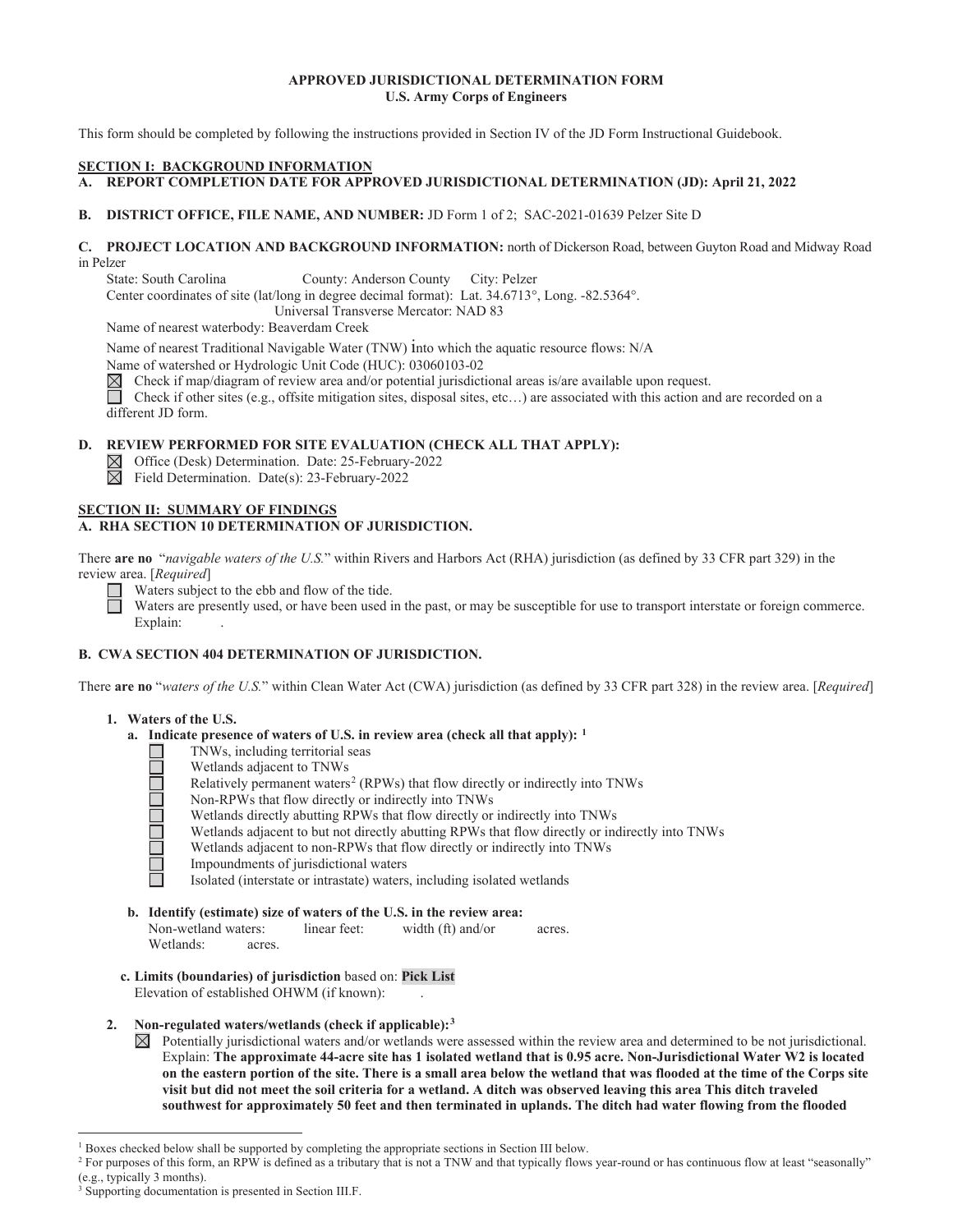**area, but it did not have an OHWM or signs of relatively permanent flow. The water was from the recent rainfall at the site. The water in the ditch spread out after the ditch terminated in uplands. There were no signs of overland sheetflow or connection to other waters on the site. The topo map shows a blue line going to the area of the wetland, but this system is located further west on the site and is separate from W2.** 

**There are no signs of jurisdictional drainage features, shallow subsurface flow, or overland flow from the nonjurisdictional wetland to any other waters on-site or off-site. The non-jurisdictional wetland shows no evidence of biological, chemical, or physical connectivity to waters of the U.S. There is also no apparent connection to interstate or foreign commerce. In addition, there is no apparent evidence of ecological interconnectivity between the nonjurisdictional wetland and waters of the U.S. This office has determined that the wetland is isolated from waters of the U.S. and is not within jurisdiction of the Clean Water Act**.

#### SECTION III: CWA ANALYSIS

#### **A. TNWs AND WETLANDS ADJACENT TO TNWs**

 **and Section III.D.1.; otherwise, see Section III.B below**. **The agencies will assert jurisdiction over TNWs and wetlands adjacent to TNWs. If the aquatic resource is a TNW, complete Section III.A.1 and Section III.D.1. only; if the aquatic resource is a wetland adjacent to a TNW, complete Sections III.A.1 and 2** 

**1. TNW** 

Identify TNW: .

Summarize rationale supporting determination: .

**2. Wetland adjacent to TNW**  Summarize rationale supporting conclusion that wetland is "adjacent": .

#### **B. CHARACTERISTICS OF TRIBUTARY (THAT IS NOT A TNW) AND ITS ADJACENT WETLANDS (IF ANY):**

**This section summarizes information regarding characteristics of the tributary and its adjacent wetlands, if any, and it helps determine whether or not the standards for jurisdiction established under Rapanos have been met.** 

skip to Section III.D.4. **The agencies will assert jurisdiction over non-navigable tributaries of TNWs where the tributaries are "relatively permanent waters" (RPWs), i.e. tributaries that typically flow year-round or have continuous flow at least seasonally (e.g., typically 3 months). A wetland that directly abuts an RPW is also jurisdictional. If the aquatic resource is not a TNW, but has year-round (perennial) flow, skip to Section III.D.2. If the aquatic resource is a wetland directly abutting a tributary with perennial flow,** 

**skip to Section III.D.4. A wetland that is adjacent to but that does not directly abut an RPW requires a significant nexus evaluation. Corps districts and EPA regions will include in the record any available information that documents the existence of a significant nexus between a relatively permanent tributary that is not perennial (and its adjacent wetlands if any) and a traditional navigable water, even though a significant nexus finding is not required as a matter of law.** 

 **and offsite. The determination whether a significant nexus exists is determined in Section III.C below. If the waterbody4 is not an RPW, or a wetland directly abutting an RPW, a JD will require additional data to determine if the waterbody has a significant nexus with a TNW. If the tributary has adjacent wetlands, the significant nexus evaluation must consider the tributary in combination with all of its adjacent wetlands. This significant nexus evaluation that combines, for analytical purposes, the tributary and all of its adjacent wetlands is used whether the review area identified in the JD request is the tributary, or its adjacent wetlands, or both. If the JD covers a tributary with adjacent wetlands, complete Section III.B.1 for the tributary, Section III.B.2 for any onsite wetlands, and Section III.B.3 for all wetlands adjacent to that tributary, both onsite** 

- **1. Characteristics of non-TNWs that flow directly or indirectly into TNW** 
	- **(i) General Area Conditions:**  Watershed size: **Pick List**  Drainage area: **Pick List**  Average annual rainfall: inches Average annual snowfall: inches
	- **(ii) Physical Characteristics:** (a) Relationship with TNW:

<sup>4</sup> Note that the Instructional Guidebook contains additional information regarding swales, ditches, washes, and erosional features generally and in the arid West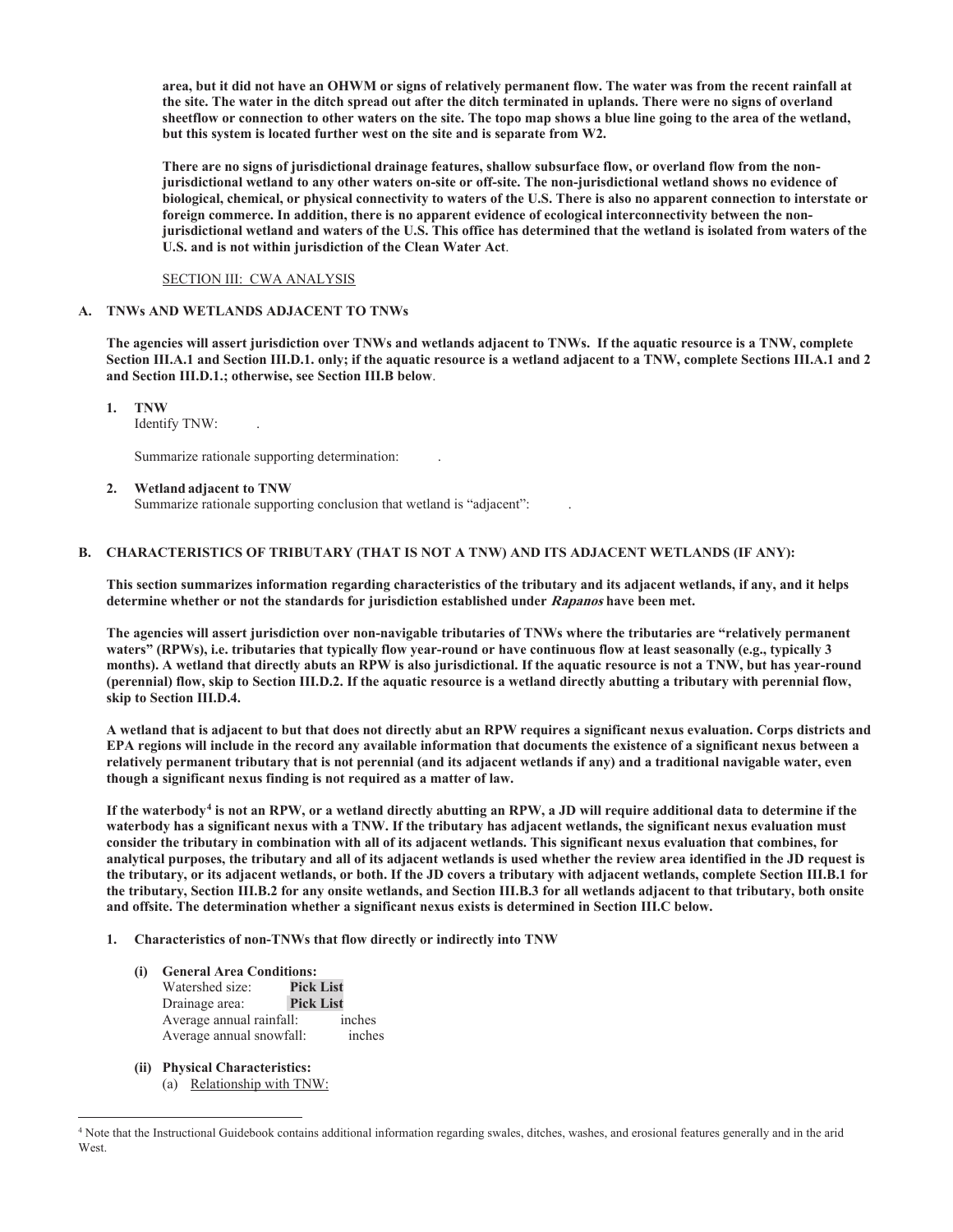| Tributary flows directly into TNW.<br>Tributary flows through Pick List tributaries before entering TNW.                                                                                                                                                                                                                                                                                                                                                                                                                                                                                                                         |
|----------------------------------------------------------------------------------------------------------------------------------------------------------------------------------------------------------------------------------------------------------------------------------------------------------------------------------------------------------------------------------------------------------------------------------------------------------------------------------------------------------------------------------------------------------------------------------------------------------------------------------|
| Project waters are Pick List river miles from TNW.<br>Project waters are Pick List river miles from RPW.<br>Project waters are Pick List aerial (straight) miles from TNW.<br>Project waters are Pick List aerial (straight) miles from RPW.<br>Project waters cross or serve as state boundaries. Explain:                                                                                                                                                                                                                                                                                                                      |
| Identify flow route to TNW <sup>5</sup> :<br>Tributary stream order, if known:                                                                                                                                                                                                                                                                                                                                                                                                                                                                                                                                                   |
| (b) General Tributary Characteristics (check all that apply):<br>Tributary is:<br>Natural<br>Artificial (man-made). Explain:<br>Manipulated (man-altered). Explain:                                                                                                                                                                                                                                                                                                                                                                                                                                                              |
| <b>Tributary</b> properties with respect to top of bank (estimate):<br>Average width:<br>feet<br>Average depth:<br>feet<br>Average side slopes: Pick List.                                                                                                                                                                                                                                                                                                                                                                                                                                                                       |
| Primary tributary substrate composition (check all that apply):<br>Silts<br>Sands<br>Concrete<br>Cobbles<br>Muck<br>Gravel<br>Vegetation. Type/% cover:<br>Bedrock<br>Other. Explain:                                                                                                                                                                                                                                                                                                                                                                                                                                            |
| Tributary condition/stability [e.g., highly eroding, sloughing banks]. Explain:<br>Presence of run/riffle/pool complexes. Explain:<br>Tributary geometry: Pick List<br>Tributary gradient (approximate average slope):<br>$\frac{0}{0}$                                                                                                                                                                                                                                                                                                                                                                                          |
| $(c)$ Flow:<br>Tributary provides for: Pick List<br>Estimate average number of flow events in review area/year: Pick List<br>Describe flow regime:<br>Other information on duration and volume:                                                                                                                                                                                                                                                                                                                                                                                                                                  |
| Surface flow is: Pick List. Characteristics:                                                                                                                                                                                                                                                                                                                                                                                                                                                                                                                                                                                     |
| Subsurface flow: Pick List. Explain findings:<br>$\Box$ Dye (or other) test performed:                                                                                                                                                                                                                                                                                                                                                                                                                                                                                                                                           |
| Tributary has (check all that apply):<br>Bed and banks<br>OHWM <sup>6</sup> (check all indicators that apply):<br>clear, natural line impressed on the bank<br>the presence of litter and debris<br>changes in the character of soil<br>destruction of terrestrial vegetation<br>shelving<br>the presence of wrack line<br>vegetation matted down, bent, or absent<br>sediment sorting<br>leaf litter disturbed or washed away<br>scour<br>sediment deposition<br>multiple observed or predicted flow events<br>water staining<br>abrupt change in plant community<br>other (list):<br>Discontinuous OHWM. <sup>7</sup> Explain: |
| If factors other than the OHWM were used to determine lateral extent of CWA jurisdiction (check all that apply):<br>High Tide Line indicated by:<br>Mean High Water Mark indicated by:<br>oil or scum line along shore objects<br>survey to available datum;<br>$\mathbf{1}$                                                                                                                                                                                                                                                                                                                                                     |
|                                                                                                                                                                                                                                                                                                                                                                                                                                                                                                                                                                                                                                  |

 the OHWM has been removed by development or agricultural practices). Where there is a break in the OHWM that is unrelated to the waterbody's flow  ${}^5$  Flow route can be described by identifying, e.g., tributary a, which flows through the review area, to flow into tributary b, which then flows into TNW.<br><sup>6</sup>A natural or man-made discontinuity in the OHWM does not ne regime (e.g., flow over a rock outcrop or through a culvert), the agencies will look for indicators of flow above and below the break.<br><sup>7</sup>Ibid  $7$ Ibid.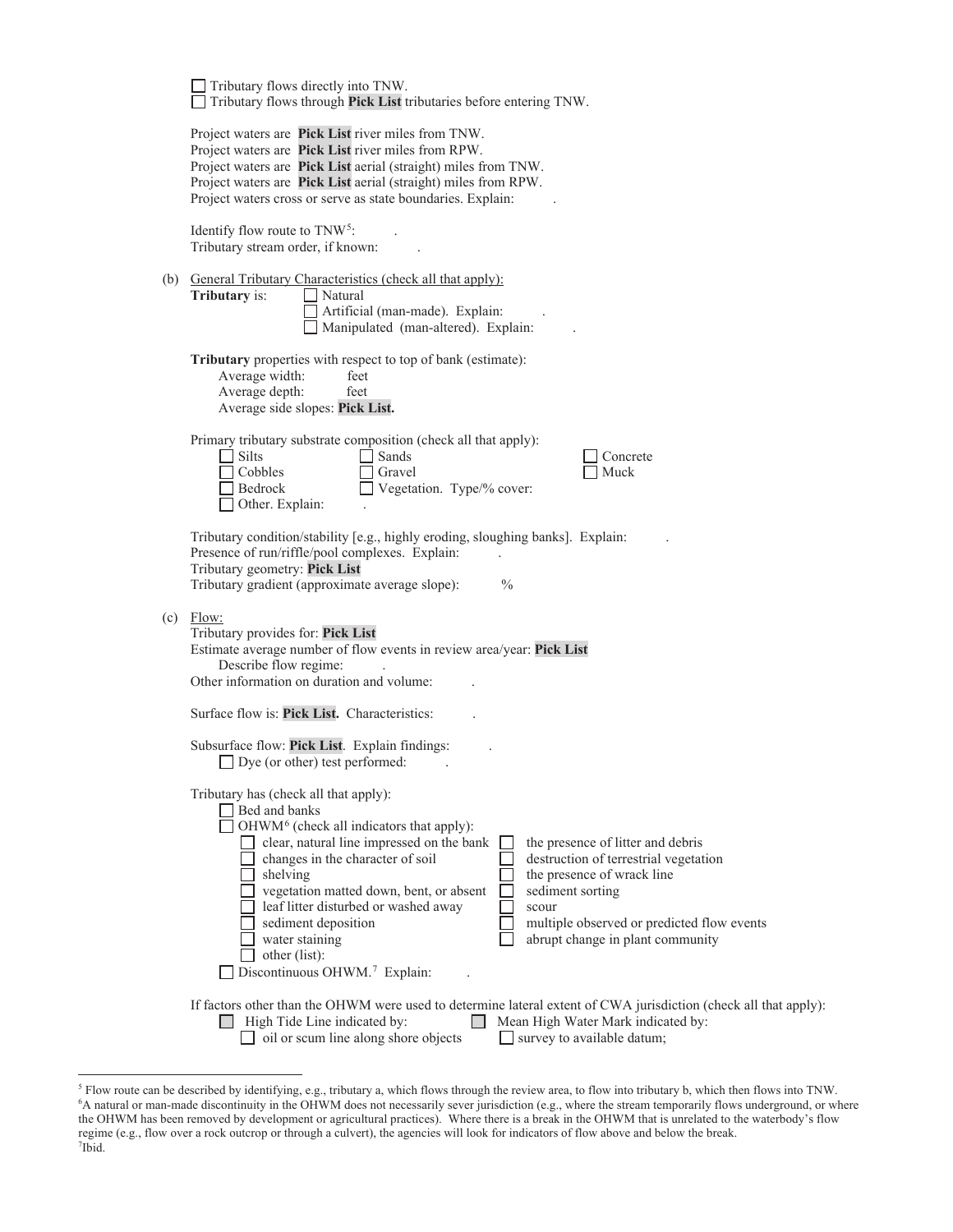fine shell or debris deposits (foreshore)  $\Box$  physical markings; physical markings/characteristics vegetation lines/changes in vegetation types.  $\Box$  tidal gauges

 $\Box$  other (list):

#### **(iii) Chemical Characteristics:**

 Explain: . Characterize tributary (e.g., water color is clear, discolored, oily film; water quality; general watershed characteristics, etc.).

Identify specific pollutants, if known: .

### **(iv) Biological Characteristics. Channel supports (check all that apply):**

- $\Box$  Riparian corridor. Characteristics (type, average width):
- Wetland fringe. Characteristics:
- $\overline{\Box}$  Habitat for:
	- Federally Listed species. Explain findings: .
	- Fish/spawn areas. Explain findings:
	- Other environmentally-sensitive species. Explain findings: .
	- Aquatic/wildlife diversity. Explain findings: .

### **2. Characteristics of wetlands adjacent to non-TNW that flow directly or indirectly into TNW**

#### **(i) Physical Characteristics:**

- (a) General Wetland Characteristics:
	- Properties: Wetland size: acres Wetland type. Explain: Wetland quality. Explain:
	- Project wetlands cross or serve as state boundaries. Explain: .
- (b) General Flow Relationship with Non-TNW: Flow is: Pick List. Explain:

Surface flow is**: Pick List**  Characteristics: .

 Subsurface flow: **Pick List**. Explain findings: .  $\Box$  Dye (or other) test performed:

(c) Wetland Adjacency Determination with Non-TNW:

 $\Box$  Directly abutting Not directly abutting

- Discrete wetland hydrologic connection. Explain:
- Ecological connection. Explain:
- Separated by berm/barrier. Explain:
- (d) Proximity (Relationship) to TNW
	- Project wetlands are **Pick List** river miles from TNW. Project waters are **Pick List** aerial (straight) miles from TNW. Flow is from: **Pick List.**  Estimate approximate location of wetland as within the **Pick List** floodplain.

#### **(ii) Chemical Characteristics:**

 characteristics; etc.). Explain: . Characterize wetland system (e.g., water color is clear, brown, oil film on surface; water quality; general watershed Identify specific pollutants, if known: .

#### **(iii) Biological Characteristics. Wetland supports (check all that apply):**

- $\Box$  Riparian buffer. Characteristics (type, average width):
- $\Box$  Vegetation type/percent cover. Explain:
- $\Box$  Habitat for:

Federally Listed species. Explain findings:  $\qquad \qquad$ .

- Fish/spawn areas. Explain findings: ...
- Other environmentally-sensitive species. Explain findings: .
- $\Box$  Aquatic/wildlife diversity. Explain findings:
- **3. Characteristics of all wetlands adjacent to the tributary (if any)**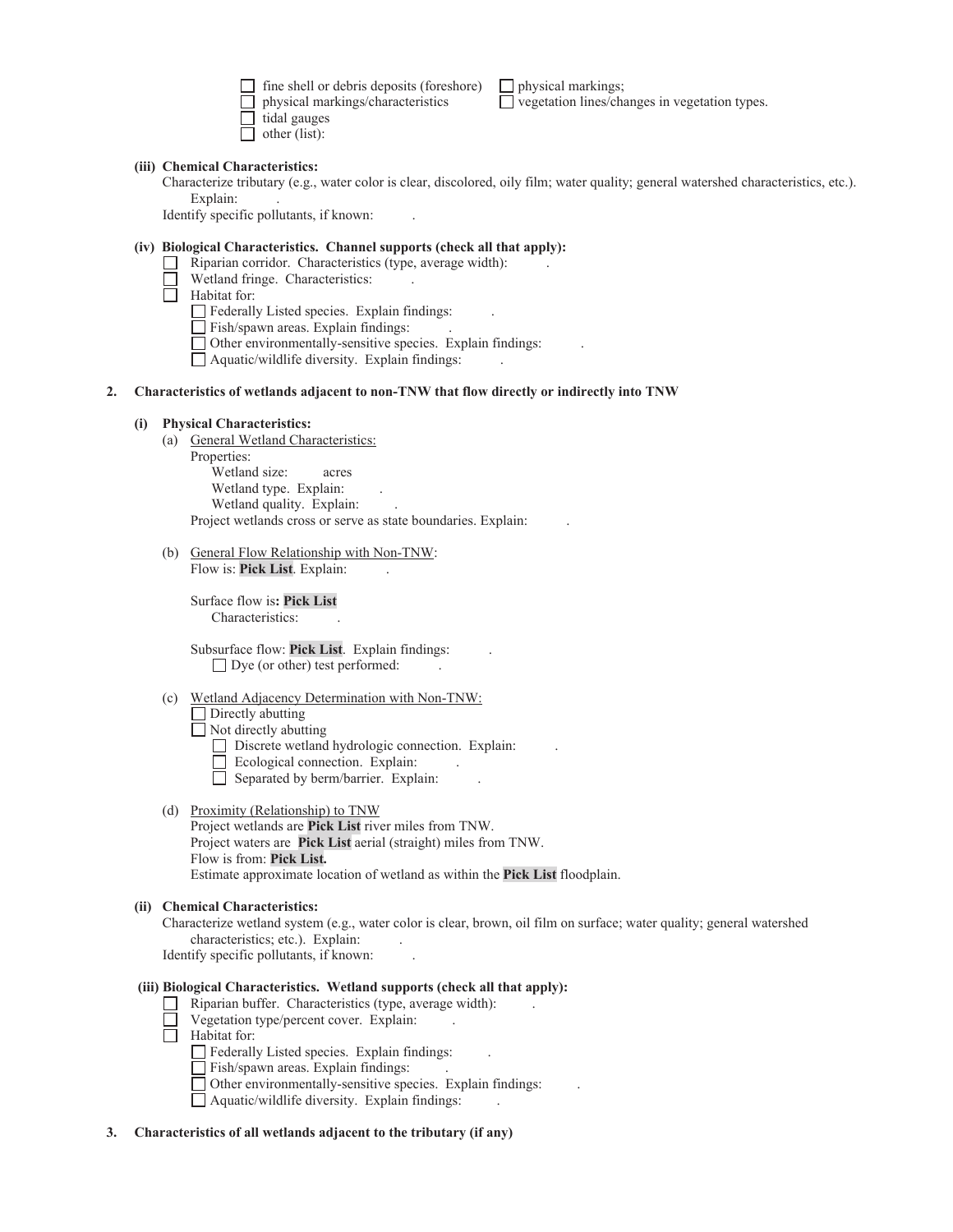All wetland(s) being considered in the cumulative analysis: **Pick List**  Approximately ( ) acres in total are being considered in the cumulative analysis.

For each wetland, specify the following:

| Directly abuts? $(Y/N)$ |  |
|-------------------------|--|
|                         |  |

Size (in acres) Directly abuts? (Y/N) Size (in acres)

Summarize overall biological, chemical and physical functions being performed: .

### **C. SIGNIFICANT NEXUS DETERMINATION**

wetlands, has more than a speculative or insubstantial effect on the chemical, physical and/or biological integrity of a TNW. **A significant nexus analysis will assess the flow characteristics and functions of the tributary itself and the functions performed by any wetlands adjacent to the tributary to determine if they significantly affect the chemical, physical, and biological integrity of a TNW. For each of the following situations, a significant nexus exists if the tributary, in combination with all of its adjacent**  Considerations when evaluating significant nexus include, but are not limited to the volume, duration, and frequency of the flow **of water in the tributary and its proximity to a TNW, and the functions performed by the tributary and all its adjacent wetlands. It is not appropriate to determine significant nexus based solely on any specific threshold of distance (e.g. between a tributary and its adjacent wetland or between a tributary and the TNW). Similarly, the fact an adjacent wetland lies within or outside of a floodplain is not solely determinative of significant nexus.** 

### **Draw connections between the features documented and the effects on the TNW, as identified in the** *Rapanos* **Guidance and discussed in the Instructional Guidebook. Factors to consider include, for example:**

- Does the tributary, in combination with its adjacent wetlands (if any), have the capacity to carry pollutants or flood waters to TNWs, or to reduce the amount of pollutants or flood waters reaching a TNW?
- Does the tributary, in combination with its adjacent wetlands (if any), provide habitat and lifecycle support functions for fish and other species, such as feeding, nesting, spawning, or rearing young for species that are present in the TNW?
- Does the tributary, in combination with its adjacent wetlands (if any), have the capacity to transfer nutrients and organic carbon that support downstream foodwebs?
- Does the tributary, in combination with its adjacent wetlands (if any), have other relationships to the physical, chemical, or biological integrity of the TNW?

### **Note: the above list of considerations is not inclusive and other functions observed or known to occur should be documented below:**

- findings of presence or absence of significant nexus below, based on the tributary itself, then go to Section III.D: . **1. Significant nexus findings for non-RPW that has no adjacent wetlands and flows directly or indirectly into TNWs.** Explain
- **2. Significant nexus findings for non-RPW and its adjacent wetlands, where the non-RPW flows directly or indirectly into TNWs.** Explain findings of presence or absence of significant nexus below, based on the tributary in combination with all of its adjacent wetlands, then go to Section III.D: .
- Section III.D: **3. Significant nexus findings for wetlands adjacent to an RPW but that do not directly abut the RPW.** Explain findings of presence or absence of significant nexus below, based on the tributary in combination with all of its adjacent wetlands, then go to

## **D. DETERMINATIONS OF JURISDICTIONAL FINDINGS. THE SUBJECT WATERS/WETLANDS ARE (CHECK ALL THAT APPLY):**

 **1. TNWs and Adjacent Wetlands.** Check all that apply and provide size estimates in review area: TNWs: linear feet width (ft), Or, acres. □ Wetlands adjacent to TNWs: acres.

# **2. RPWs that flow directly or indirectly into TNWs.**

- Tributaries of TNWs where tributaries typically flow year-round are jurisdictional. Provide data and rationale indicating that tributary is perennial:
- $\Box$  Tributaries of TNW where tributaries have continuous flow "seasonally" (e.g., typically three months each year) are jurisdictional. Data supporting this conclusion is provided at Section III.B. Provide rationale indicating that tributary flows seasonally: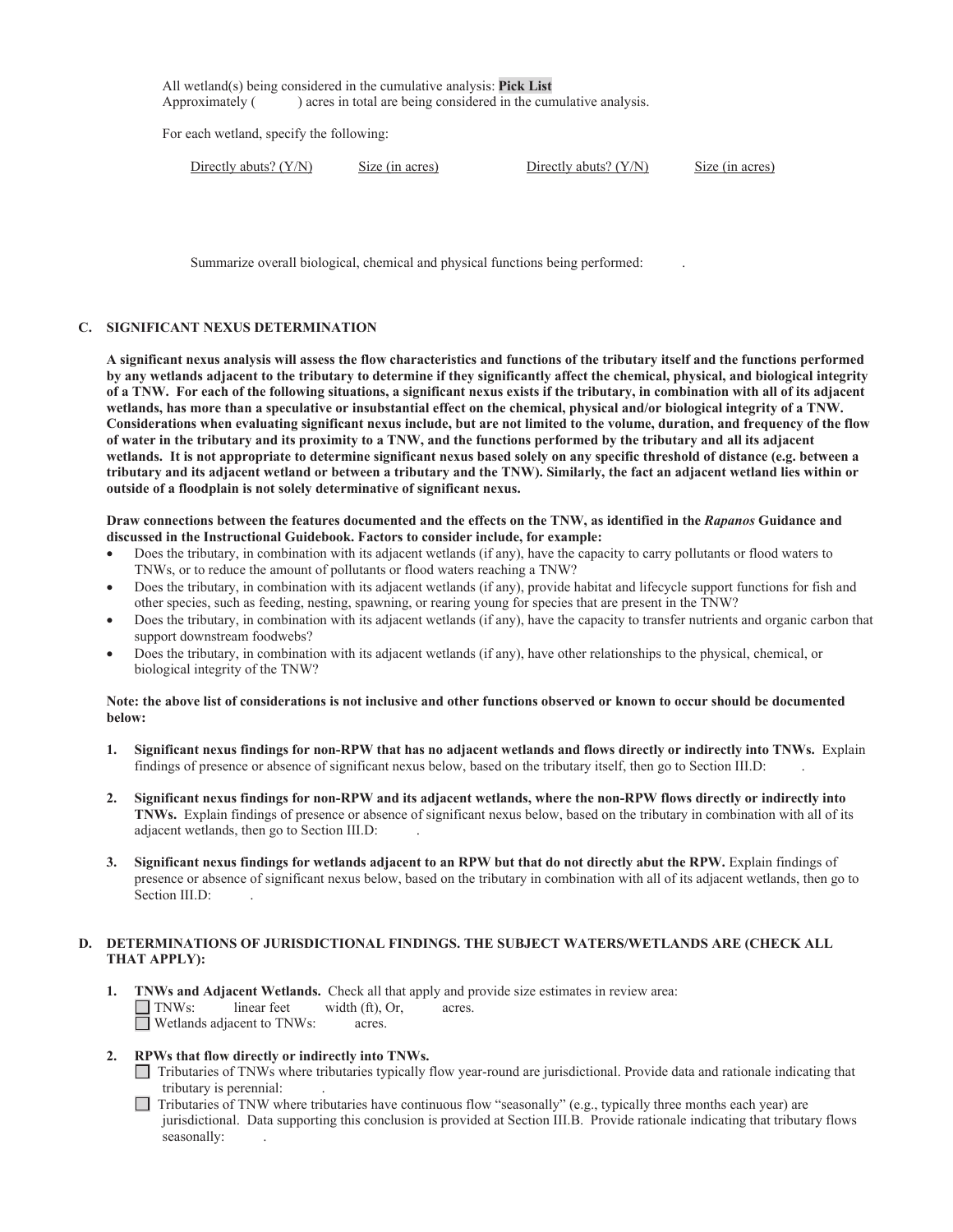Provide estimates for jurisdictional waters in the review area (check all that apply):

 $\Box$  Tributary waters: linear feet width (ft).<br>  $\Box$  Other non-wetland waters: acres.

Other non-wetland waters: acres.

Identify type(s) of waters: .

### **3. Non-RPWs8 that flow directly or indirectly into TNWs.**

Waterbody that is not a TNW or an RPW, but flows directly or indirectly into a TNW, and it has a significant nexus with a TNW is jurisdictional. Data supporting this conclusion is provided at Section III.C.

Provide estimates for jurisdictional waters within the review area (check all that apply):

- Tributary waters: linear feet width (ft).
- Other non-wetland waters: acres.

Identify type(s) of waters: **.**

### **4. Wetlands directly abutting an RPW that flow directly or indirectly into TNWs.**

Wetlands directly abut RPW and thus are jurisdictional as adjacent wetlands.

- Wetlands directly abutting an RPW where tributaries typically flow year-round. Provide data and rationale indicating that tributary is perennial in Section III.D.2, above. Provide rationale indicating that wetland is directly abutting an RPW: **.**
- Wetlands directly abutting an RPW where tributaries typically flow "seasonally." Provide data indicating that tributary is seasonal in Section III.B and rationale in Section III.D.2, above. Provide rationale indicating that wetland is directly abutting an RPW: .

Provide acreage estimates for jurisdictional wetlands in the review area: acres.

#### **5. Wetlands adjacent to but not directly abutting an RPW that flow directly or indirectly into TNWs.**

conclusion is provided at Section III.C.  $\Box$  Wetlands that do not directly abut an RPW, but when considered in combination with the tributary to which they are adjacent and with similarly situated adjacent wetlands, have a significant nexus with a TNW are jurisidictional. Data supporting this

Provide acreage estimates for jurisdictional wetlands in the review area: acres.

#### **6. Wetlands adjacent to non-RPWs that flow directly or indirectly into TNWs.**

Wetlands adjacent to such waters, and have when considered in combination with the tributary to which they are adjacent and with similarly situated adjacent wetlands, have a significant nexus with a TNW are jurisdictional. Data supporting this conclusion is provided at Section III.C.

Provide estimates for jurisdictional wetlands in the review area: acres.

### **7. Impoundments of jurisdictional waters.9**

- As a general rule, the impoundment of a jurisdictional tributary remains jurisdictional.
- Demonstrate that impoundment was created from "waters of the U.S.," or
- Demonstrate that water meets the criteria for one of the categories presented above (1-6), or

 $\Box$ Demonstrate that water is isolated with a nexus to commerce (see E below).

### **E. ISOLATED [INTERSTATE OR INTRA-STATE] WATERS, INCLUDING ISOLATED WETLANDS, THE USE, DEGRADATION OR DESTRUCTION OF WHICH COULD AFFECT INTERSTATE COMMERCE, INCLUDING ANY SUCH WATERS (CHECK ALL THAT APPLY):10**

- which are or could be used by interstate or foreign travelers for recreational or other purposes.
- from which fish or shellfish are or could be taken and sold in interstate or foreign commerce.
- which are or could be used for industrial purposes by industries in interstate commerce.
- Interstate isolated waters. Explain: .

<sup>8</sup> See Footnote # 3.

<sup>&</sup>lt;sup>9</sup> To complete the analysis refer to the key in Section III.D.6 of the Instructional Guidebook.

 **review consistent with the process described in the Corps/EPA** *Memorandum Regarding CWA Act Jurisdiction Following Rapanos.* **10 Prior to asserting or declining CWA jurisdiction based solely on this category, Corps Districts will elevate the action to Corps and EPA HQ for**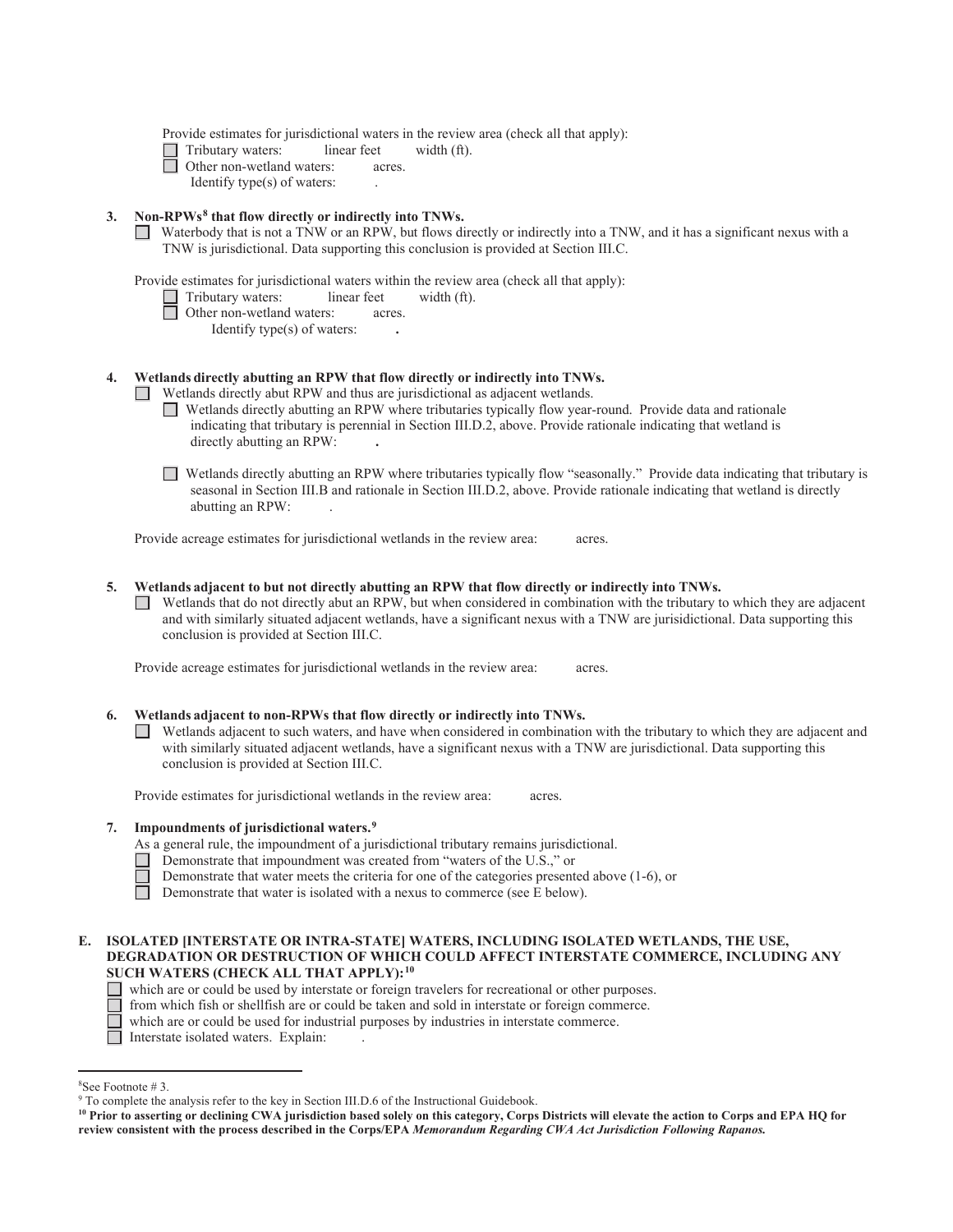|  |  |  | <b>Other factors.</b> Explain: |  |
|--|--|--|--------------------------------|--|
|--|--|--|--------------------------------|--|

#### **Identify water body and summarize rationale supporting determination:** .

|         | Provide estimates for jurisdictional waters in the review area (check all that apply):<br>Tributary waters:<br>linear feet<br>width $(ft)$ .<br>Other non-wetland waters:<br>acres.<br>Identify type(s) of waters:<br>Wetlands:<br>acres.                                                                                                                                                                                                                                                                                                                                                                                                                                                                                                |
|---------|------------------------------------------------------------------------------------------------------------------------------------------------------------------------------------------------------------------------------------------------------------------------------------------------------------------------------------------------------------------------------------------------------------------------------------------------------------------------------------------------------------------------------------------------------------------------------------------------------------------------------------------------------------------------------------------------------------------------------------------|
| F.      | NON-JURISDICTIONAL WATERS, INCLUDING WETLANDS (CHECK ALL THAT APPLY):<br>If potential wetlands were assessed within the review area, these areas did not meet the criteria in the 1987 Corps of Engineers<br>Wetland Delineation Manual and/or appropriate Regional Supplements.<br>$\boxtimes$ Review area included isolated waters with no substantial nexus to interstate (or foreign) commerce.<br>Prior to the Jan 2001 Supreme Court decision in "SWANCC," the review area would have been regulated based solely on the<br>$\perp$<br>"Migratory Bird Rule" (MBR).<br>Waters do not meet the "Significant Nexus" standard, where such a finding is required for jurisdiction. Explain:<br>Other: (explain, if not covered above): |
|         | Provide acreage estimates for non-jurisdictional waters in the review area, where the sole potential basis of jurisdiction is the MBR<br>factors (i.e., presence of migratory birds, presence of endangered species, use of water for irrigated agriculture), using best professional<br>judgment (check all that apply):<br>Non-wetland waters (i.e., rivers, streams):<br>linear feet<br>width (ft).<br>Lakes/ponds:<br>acres.<br>Other non-wetland waters:<br>acres. List type of aquatic resource:<br>Wetlands:<br>acres.                                                                                                                                                                                                            |
|         | Provide acreage estimates for non-jurisdictional waters in the review area that do not meet the "Significant Nexus" standard, where such<br>a finding is required for jurisdiction (check all that apply):<br>Non-wetland waters (i.e., rivers, streams):<br>linear feet,<br>width (ft).<br>Lakes/ponds:<br>acres.<br>Other non-wetland waters:<br>acres. List type of aquatic resource:<br>Wetlands:<br>acres.                                                                                                                                                                                                                                                                                                                          |
|         | <b>SECTION IV: DATA SOURCES.</b>                                                                                                                                                                                                                                                                                                                                                                                                                                                                                                                                                                                                                                                                                                         |
|         | A. SUPPORTING DATA. Data reviewed for JD (check all that apply - checked items shall be included in case file and, where checked<br>and requested, appropriately reference sources below):<br>Maps, plans, plots or plat submitted by or on behalf of the applicant/consultant: ECS.<br>$\boxtimes$<br>$\boxtimes$<br>Data sheets prepared/submitted by or on behalf of the applicant/consultant.<br>$\boxtimes$ Office concurs with data sheets/delineation report. This office agrees with the conclusions of the submitted data sheets and                                                                                                                                                                                            |
| report. |                                                                                                                                                                                                                                                                                                                                                                                                                                                                                                                                                                                                                                                                                                                                          |
|         | □ Office does not concur with data sheets/delineation report.<br>Data sheets prepared by the Corps:<br>$\boxtimes$<br>Corps navigable waters' study: 1977 Navigability Study.<br>$\boxtimes$<br>U.S. Geological Survey Hydrologic Atlas: HA 730-G, 1990.<br>USGS NHD data.                                                                                                                                                                                                                                                                                                                                                                                                                                                               |
|         | ⊠ USGS 8 and 12 digit HUC maps. 03060103 and 030601030201<br>U.S. Geological Survey map(s). Cite scale & quad name: 1:24,000 Piercetown Quad.<br>$\boxtimes$<br>$\bowtie$<br>USDA Natural Resources Conservation Service Soil Survey. Citation: Drawing submitted by the agent titled "USDA-NRCS, Soil<br>Survey Map: dated 7/30/2021.<br>National wetlands inventory map(s). Cite name: Drawing submitted by the agent titled: USFWS National Wetlands Inventory<br>$\bowtie$                                                                                                                                                                                                                                                           |
|         | Map" dated 7/30/2021.<br>State/Local wetland inventory map(s):<br>FEMA/FIRM maps: Drawing submitted by the agent titled "FEMA Flood Hazard Zone Map: dated 7/30/2021.<br>$\boxtimes$<br>100-year Floodplain Elevation is:<br>(National Geodectic Vertical Datum of 1929)<br>Photographs: $\boxtimes$ Aerial (Name & Date): Drawing submitted by the agent titled "Waters of the U.S. Delineation Map" dated<br>$\boxtimes$<br>$8/13/2021$ .                                                                                                                                                                                                                                                                                              |
|         | or $\boxtimes$ Other (Name & Date): Photos 1-28 of 28 submitted by agent.<br>Previous determination(s). File no. and date of response letter:<br>Applicable/supporting case law:<br>Applicable/supporting scientific literature:                                                                                                                                                                                                                                                                                                                                                                                                                                                                                                         |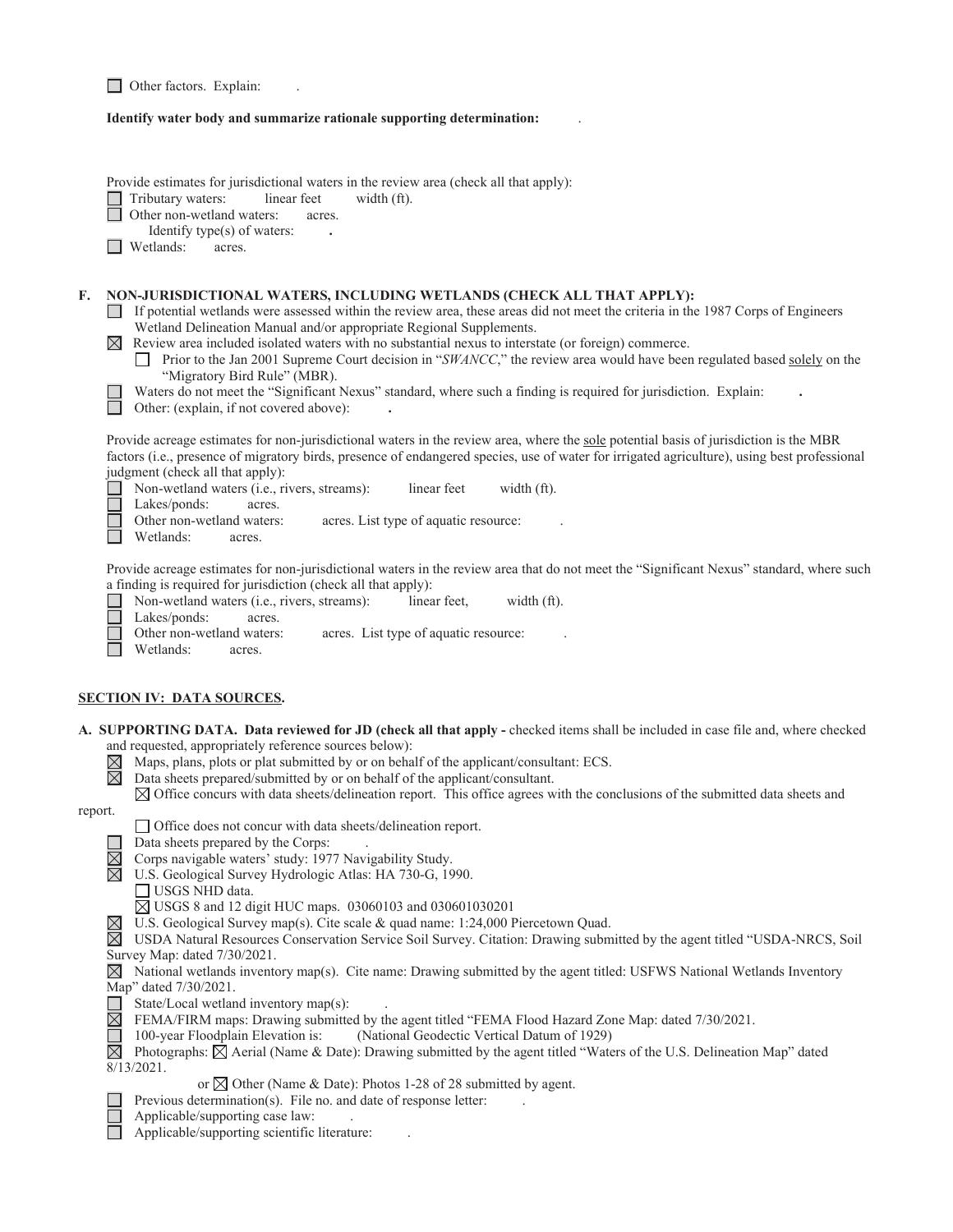

.

B. ADDITIONAL COMMENTS TO SUPPORT JD: **The approximate 44-acre site has 1 isolated wetland that is 0.95 acre. Non-Jurisdictional Water W2 is located on the eastern portion of the site. There is a small area below the wetland that was flooded at the time of the Corps site visit but did not meet the soil criteria for a wetland. A ditch was observed leaving this area This ditch traveled southwest for approximately 50 feet and then terminated in uplands. The ditch had water flowing from the flooded area, but it did not have an OHWM or signs of relatively permanent flow. The water was from the recent rainfall at the site. The water in the ditch spread out after the ditch terminated in uplands. There were no signs of overland sheetflow or connection to other waters on the site. The topo map shows a blue line going to the area of the wetland, but this system is located further west on the site and is separate from W2.** 

> **There are no signs of jurisdictional drainage features, shallow subsurface flow, or overland flow from the nonjurisdictional wetland to any other waters on-site or off-site. The non-jurisdictional wetland shows no evidence of biological, chemical, or physical connectivity to waters of the U.S. There is also no apparent connection to interstate or foreign commerce. In addition, there is no apparent evidence of ecological interconnectivity between the nonjurisdictional wetland and waters of the U.S. This office has determined that the wetland is isolated from waters of the U.S. and is not within jurisdiction of the Clean Water Act**.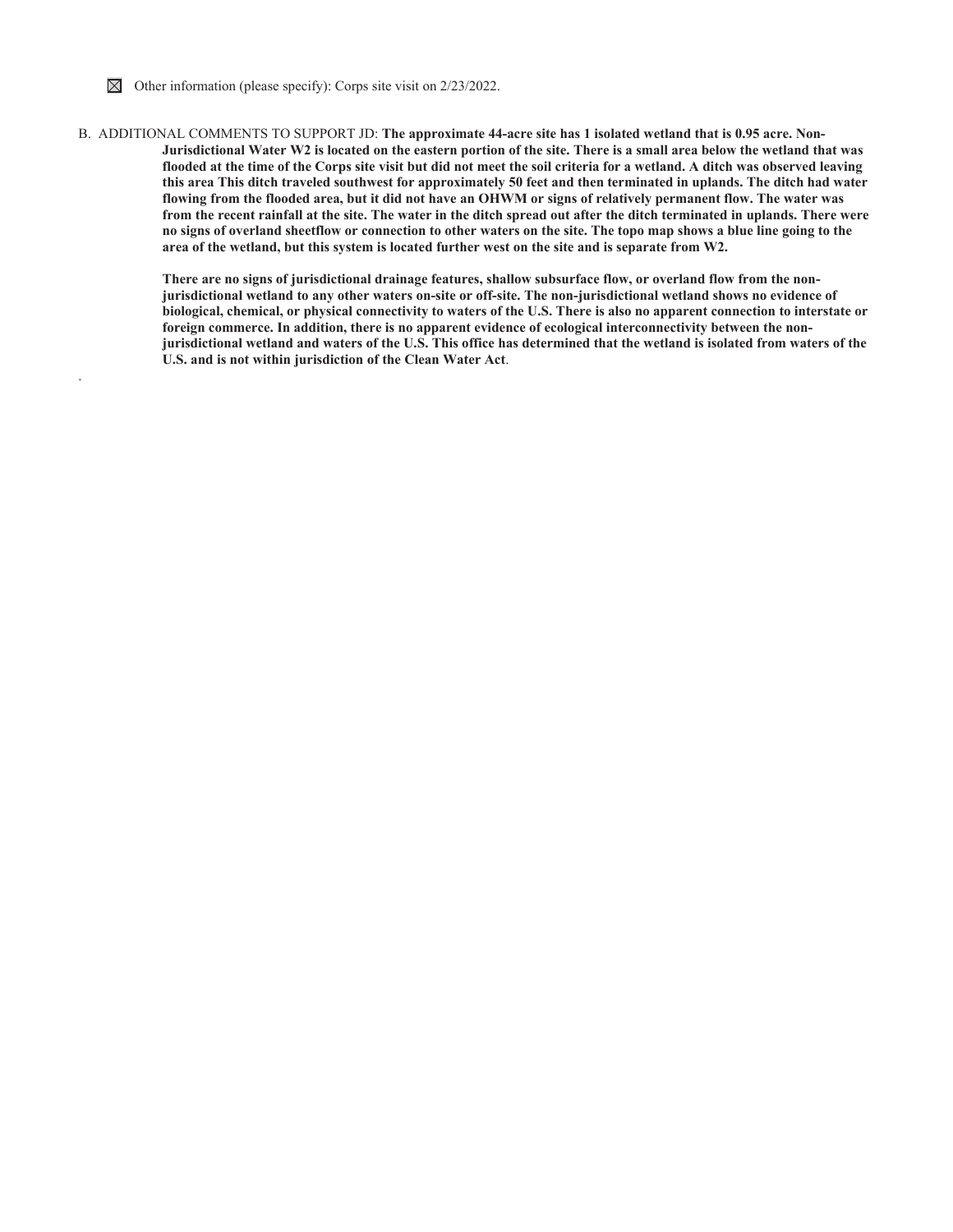### **APPROVED JURISDICTIONAL DETERMINATION FORM U.S. Army Corps of Engineers**

This form should be completed by following the instructions provided in Section IV of the JD Form Instructional Guidebook.

### **SECTION I: BACKGROUND INFORMATION**

# **\$ REPORT COMPLETION DATE FOR APPROVED JURISDICTIONAL DETERMINATION (JD): April 21, 2022**

### **B. DISTRICT OFFICE, FILE NAME, AND NUMBER: JD Form 2 of 2; SAC-2021-01639 Pelzer Site D**

### **& PROJECT LOCATION AND BACKGROUND INFORMATION:** north of Dickerson Road, between Guyton Road and Midway Road in Pelzer

State: South Carolina County: Anderson County City: Pelzer

Center coordinates of site (lat/long in degree decimal format): Lat. 34.6713°, Long. -82.5364°.

Universal Transverse Mercator: NAD 83

Name of nearest waterbody: Beaverdam Creek

Name of nearest Traditional Navigable Water (TNW) into which the aquatic resource flows: Richard B Russell Lake

Name of watershed or Hydrologic Unit Code (HUC): 03060103-02

 $\boxtimes$ Check if map/diagram of review area and/or potential jurisdictional areas is/are available upon request. Check if other sites (e.g., offsite mitigation sites, disposal sites, etc...) are associated with this action and are recorded on a different JD form.

### **D. REVIEW PERFORMED FOR SITE EVALUATION (CHECK ALL THAT APPLY):**

Office (Desk) Determination. Date: 20-April-2022

Field Determination. Date(s): 23-February-2022

#### **SECTION II: SUMMARY OF FINDINGS A. RHA SECTION 10 DETERMINATION OF JURISDICTION.**

There **are no** "*navigable waters of the U.S.*" within Rivers and Harbors Act (RHA) jurisdiction (as defined by 33 CFR part 329) in the review area. [*Required*]

Waters subject to the ebb and flow of the tide.

Waters are presently used, or have been used in the past, or may be susceptible for use to transport interstate or foreign commerce. Explain: Explain:

# **B. CWA SECTION 404 DETERMINATION OF JURISDICTION.**

There **are** "*waters of the U.S.*" within Clean Water Act (CWA) jurisdiction (as defined by 33 CFR part 328) in the review area. [*Required*]

### **1. Waters of the U.S.**

 $\Box$ 

- **a. Indicate presence of waters of U.S. in review area (check all that apply): 1** 
	- TNWs, including territorial seas
	- Wetlands adjacent to TNWs
	- Relatively permanent waters<sup>2</sup> (RPWs) that flow directly or indirectly into TNWs
	- Non-RPWs that flow directly or indirectly into TNWs
	- <u> UNUMUNI</u> Wetlands directly abutting RPWs that flow directly or indirectly into TNWs
		- Wetlands adjacent to but not directly abutting RPWs that flow directly or indirectly into TNWs
		- Wetlands adjacent to non-RPWs that flow directly or indirectly into TNWs Impoundments of jurisdictional waters
		-
		- Isolated (interstate or intrastate) waters, including isolated wetlands
- **b. Identify (estimate) size of waters of the U.S. in the review area:**  Non-wetland waters: Jurisdictional Tributary S1=297 linear feet: width (ft) and/or acres. Wetlands: Jurisdictional Wetland W1=3.47 acres.
- **c. Limits (boundaries) of jurisdiction** based on: **1987 Delineation Manual and Established by OHWM**  Elevation of established OHWM (if known):
- **2. Non-regulated waters/wetlands (check if applicable):3**

Potentially jurisdictional waters and/or wetlands were assessed within the review area and determined to be not jurisdictional. Explain:

SECTION III: CWA ANALYSIS

<sup>&</sup>lt;sup>1</sup> Boxes checked below shall be supported by completing the appropriate sections in Section III below.<br><sup>2</sup> For purposes of this form an PPW is defined as a tributory that is not a TNW and that tunically flows

<sup>&</sup>lt;sup>2</sup> For purposes of this form, an RPW is defined as a tributary that is not a TNW and that typically flows year-round or has continuous flow at least "seasonally" (e.g., typically 3 months).

<sup>&</sup>lt;sup>3</sup> Supporting documentation is presented in Section III.F.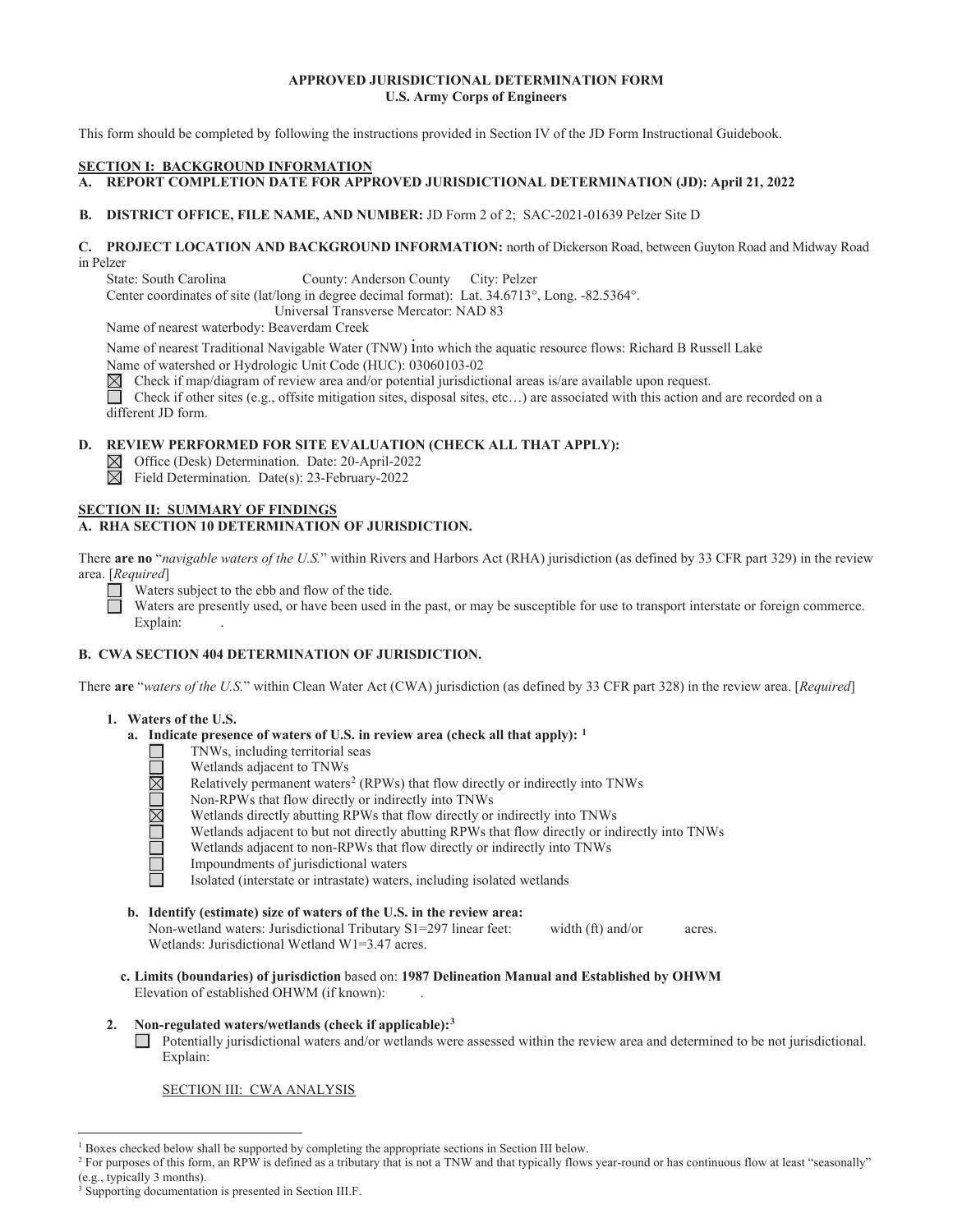#### **A. TNWs AND WETLANDS ADJACENT TO TNWs**

 **and Section III.D.1.; otherwise, see Section III.B below**. **The agencies will assert jurisdiction over TNWs and wetlands adjacent to TNWs. If the aquatic resource is a TNW, complete Section III.A.1 and Section III.D.1. only; if the aquatic resource is a wetland adjacent to a TNW, complete Sections III.A.1 and 2** 

- **1. TNW** 
	- Identify TNW: .

Summarize rationale supporting determination: .

**2. Wetland adjacent to TNW**  Summarize rationale supporting conclusion that wetland is "adjacent": .

### **B. CHARACTERISTICS OF TRIBUTARY (THAT IS NOT A TNW) AND ITS ADJACENT WETLANDS (IF ANY):**

**This section summarizes information regarding characteristics of the tributary and its adjacent wetlands, if any, and it helps determine whether or not the standards for jurisdiction established under Rapanos have been met.** 

skip to Section III.D.4. **The agencies will assert jurisdiction over non-navigable tributaries of TNWs where the tributaries are "relatively permanent waters" (RPWs), i.e. tributaries that typically flow year-round or have continuous flow at least seasonally (e.g., typically 3 months). A wetland that directly abuts an RPW is also jurisdictional. If the aquatic resource is not a TNW, but has year-round (perennial) flow, skip to Section III.D.2. If the aquatic resource is a wetland directly abutting a tributary with perennial flow,** 

**skip to Section III.D.4. A wetland that is adjacent to but that does not directly abut an RPW requires a significant nexus evaluation. Corps districts and EPA regions will include in the record any available information that documents the existence of a significant nexus between a relatively permanent tributary that is not perennial (and its adjacent wetlands if any) and a traditional navigable water, even though a significant nexus finding is not required as a matter of law.** 

 **and offsite. The determination whether a significant nexus exists is determined in Section III.C below. If the waterbody4 is not an RPW, or a wetland directly abutting an RPW, a JD will require additional data to determine if the waterbody has a significant nexus with a TNW. If the tributary has adjacent wetlands, the significant nexus evaluation must consider the tributary in combination with all of its adjacent wetlands. This significant nexus evaluation that combines, for analytical purposes, the tributary and all of its adjacent wetlands is used whether the review area identified in the JD request is the tributary, or its adjacent wetlands, or both. If the JD covers a tributary with adjacent wetlands, complete Section III.B.1 for the tributary, Section III.B.2 for any onsite wetlands, and Section III.B.3 for all wetlands adjacent to that tributary, both onsite** 

- **1. Characteristics of non-TNWs that flow directly or indirectly into TNW** 
	- **(i) General Area Conditions:** 
		- Watershed size: **Pick List Drainage** area: Average annual rainfall: inches Average annual snowfall: inches
	- **(ii) Physical Characteristics:**
		- (a) Relationship with TNW:

 $\Box$  Tributary flows directly into TNW. Tributary flows through **Pick List** tributaries before entering TNW.

Project waters are **Pick List** river miles from TNW. Project waters are **Pick List** river miles from RPW. Project waters are **Pick List** aerial (straight) miles from TNW. Project waters are **Pick List** aerial (straight) miles from RPW. Project waters cross or serve as state boundaries. Explain: .

Identify flow route to TNW<sup>5</sup>: . Tributary stream order, if known: .

(b) General Tributary Characteristics (check all that apply):

<sup>4</sup> Note that the Instructional Guidebook contains additional information regarding swales, ditches, washes, and erosional features generally and in the arid West.

<sup>&</sup>lt;sup>5</sup> Flow route can be described by identifying, e.g., tributary a, which flows through the review area, to flow into tributary b, which then flows into TNW.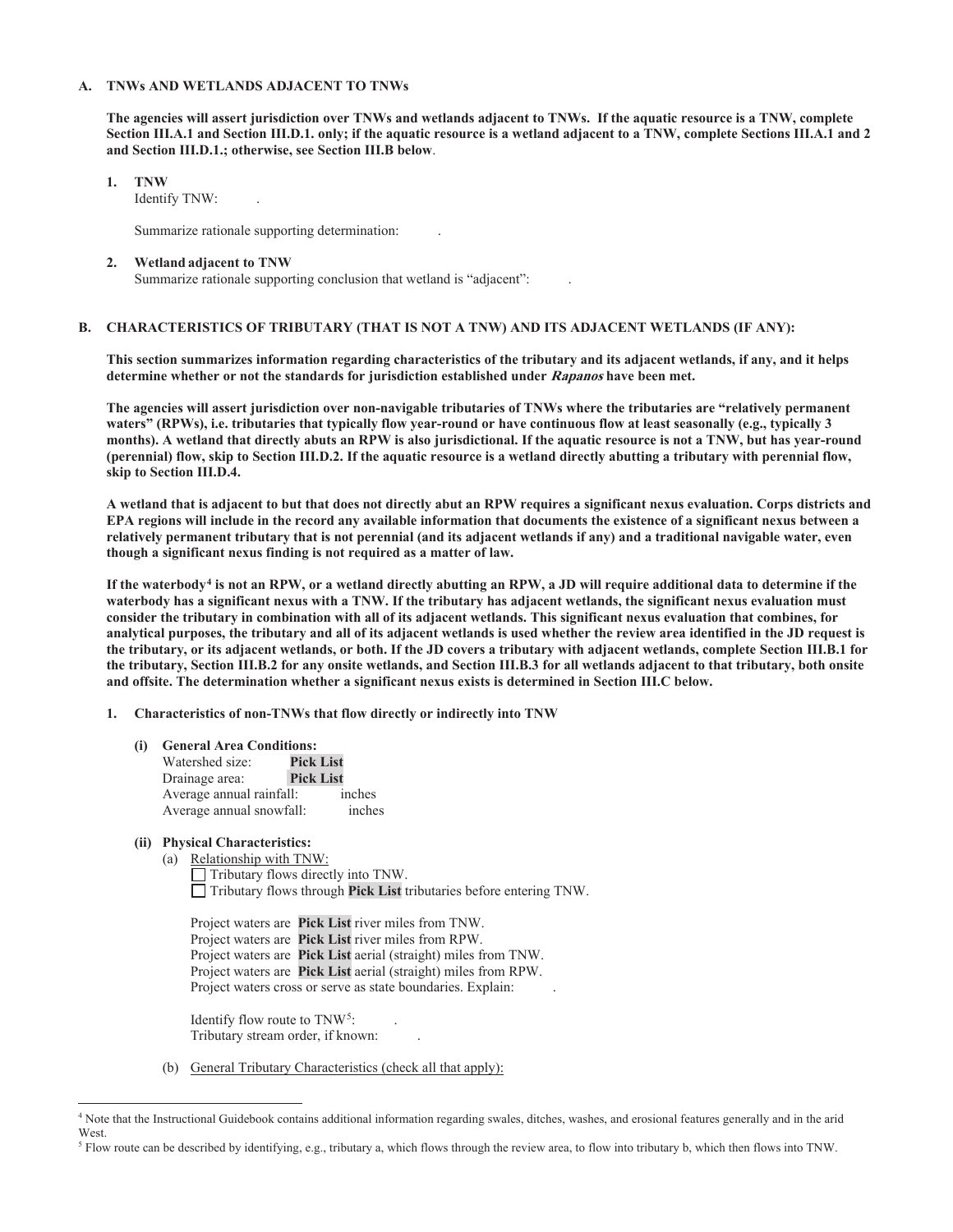| <b>Tributary</b> is:                                                                   | Natural<br>Artificial (man-made). Explain:<br>Manipulated (man-altered). Explain:                                                                                                                                                                                                                                                                                                                                                                                                                                                                          |
|----------------------------------------------------------------------------------------|------------------------------------------------------------------------------------------------------------------------------------------------------------------------------------------------------------------------------------------------------------------------------------------------------------------------------------------------------------------------------------------------------------------------------------------------------------------------------------------------------------------------------------------------------------|
| Average width:<br>Average depth:                                                       | Tributary properties with respect to top of bank (estimate):<br>feet<br>feet<br>Average side slopes: Pick List.                                                                                                                                                                                                                                                                                                                                                                                                                                            |
| Silts<br>Cobbles<br>Bedrock<br>Other. Explain:                                         | Primary tributary substrate composition (check all that apply):<br>Sands<br>Concrete<br>Gravel<br>Muck<br>Vegetation. Type/% cover:                                                                                                                                                                                                                                                                                                                                                                                                                        |
| Tributary geometry: Pick List                                                          | Tributary condition/stability [e.g., highly eroding, sloughing banks]. Explain:<br>Presence of run/riffle/pool complexes. Explain:<br>Tributary gradient (approximate average slope):<br>$\frac{0}{0}$                                                                                                                                                                                                                                                                                                                                                     |
| $(c)$ Flow:<br>Tributary provides for: Pick List<br>Describe flow regime:              | Estimate average number of flow events in review area/year: Pick List<br>Other information on duration and volume:                                                                                                                                                                                                                                                                                                                                                                                                                                         |
|                                                                                        | Surface flow is: Pick List. Characteristics:                                                                                                                                                                                                                                                                                                                                                                                                                                                                                                               |
|                                                                                        | Subsurface flow: Pick List. Explain findings:<br>$\Box$ Dye (or other) test performed:                                                                                                                                                                                                                                                                                                                                                                                                                                                                     |
| Tributary has (check all that apply):<br>Bed and banks<br>shelving<br>other (list):    | OHWM <sup>6</sup> (check all indicators that apply):<br>clear, natural line impressed on the bank<br>the presence of litter and debris<br>$\Box$ changes in the character of soil<br>destruction of terrestrial vegetation<br>the presence of wrack line<br>vegetation matted down, bent, or absent<br>sediment sorting<br>leaf litter disturbed or washed away<br>$\Box$<br>scour<br>sediment deposition<br>multiple observed or predicted flow events<br>water staining<br>abrupt change in plant community<br>Discontinuous OHWM. <sup>7</sup> Explain: |
| tidal gauges<br>other (list):                                                          | If factors other than the OHWM were used to determine lateral extent of CWA jurisdiction (check all that apply):<br>Mean High Water Mark indicated by:<br>High Tide Line indicated by:<br>$\Box$<br>$\Box$ oil or scum line along shore objects<br>survey to available datum;<br>fine shell or debris deposits (foreshore)<br>physical markings;<br>vegetation lines/changes in vegetation types.<br>physical markings/characteristics                                                                                                                     |
| (iii) Chemical Characteristics:<br>Explain:<br>Identify specific pollutants, if known: | Characterize tributary (e.g., water color is clear, discolored, oily film; water quality; general watershed characteristics, etc.).                                                                                                                                                                                                                                                                                                                                                                                                                        |
| Wetland fringe. Characteristics:                                                       | (iv) Biological Characteristics. Channel supports (check all that apply):<br>Riparian corridor. Characteristics (type, average width):                                                                                                                                                                                                                                                                                                                                                                                                                     |

 $\overline{\Box}$  Habitat for:

<sup>6</sup> A natural or man-made discontinuity in the OHWM does not necessarily sever jurisdiction (e.g., where the stream temporarily flows underground, or where the OHWM has been removed by development or agricultural practices). Where there is a break in the OHWM that is unrelated to the waterbody's flow regime (e.g., flow over a rock outcrop or through a culvert), the agencies will look for indicators of flow above and below the break. 7 Ibid.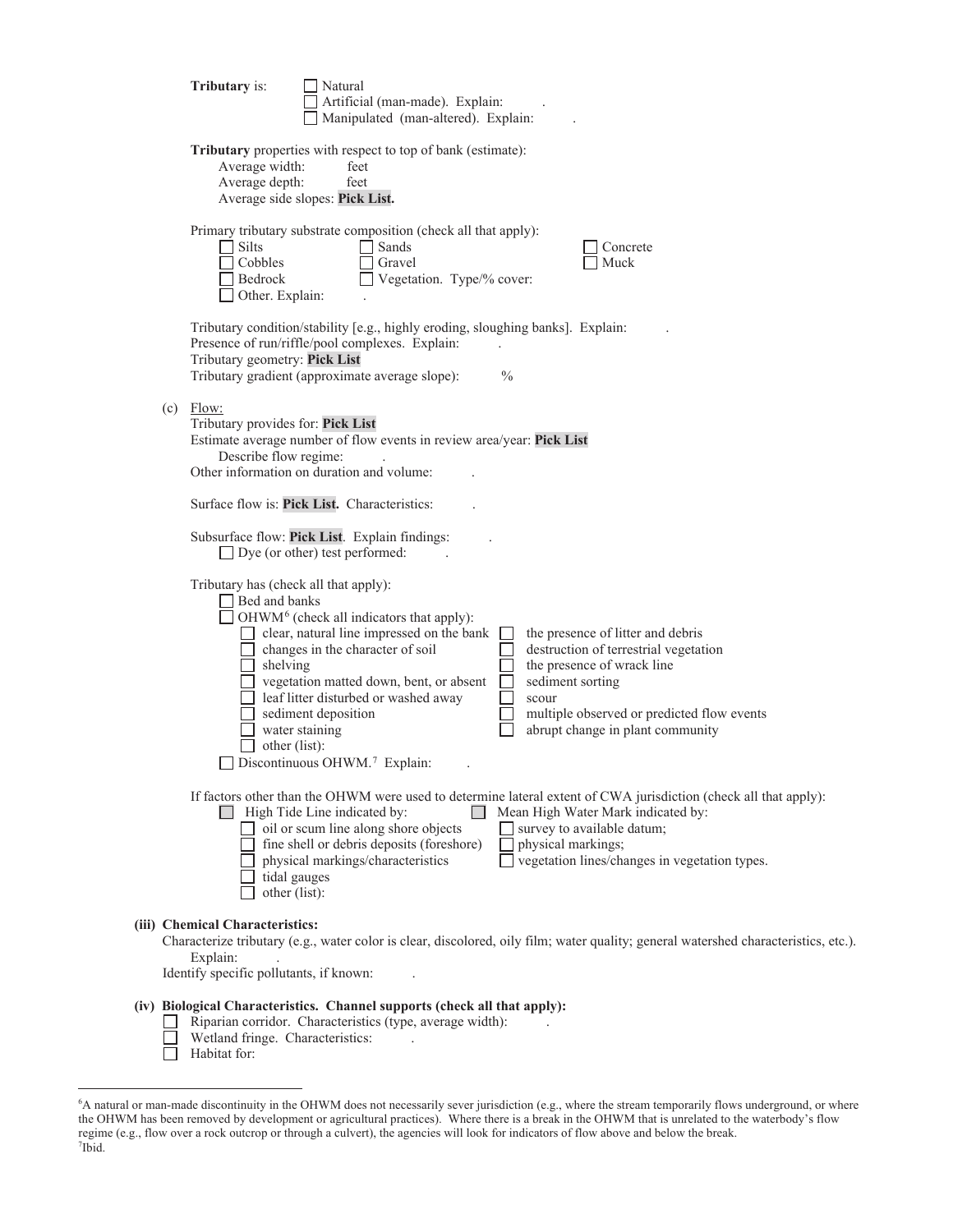Federally Listed species. Explain findings:

 $\Box$  Fish/spawn areas. Explain findings:

Other environmentally-sensitive species. Explain findings: .

 $\Box$  Aquatic/wildlife diversity. Explain findings:

### **2. Characteristics of wetlands adjacent to non-TNW that flow directly or indirectly into TNW**

### **(i) Physical Characteristics:**

(a) General Wetland Characteristics:

 Properties: Wetland size: acres Wetland type. Explain: Wetland quality. Explain: . Project wetlands cross or serve as state boundaries. Explain:

(b) General Flow Relationship with Non-TNW: Flow is: Pick List. Explain:

> Surface flow is**: Pick List**  Characteristics: .

 Subsurface flow: **Pick List**. Explain findings: .  $\Box$  Dye (or other) test performed:

(c) Wetland Adjacency Determination with Non-TNW:

 $\Box$  Directly abutting

- $\Box$  Not directly abutting
	- Discrete wetland hydrologic connection. Explain:
	- $\Box$  Ecological connection. Explain:
	- $\Box$  Separated by berm/barrier. Explain:
- (d) Proximity (Relationship) to TNW Project wetlands are **Pick List** river miles from TNW. Project waters are **Pick List** aerial (straight) miles from TNW. Flow is from: **Pick List.**  Estimate approximate location of wetland as within the **Pick List** floodplain.

#### **(ii) Chemical Characteristics:**

characteristics; etc.). Explain: . Characterize wetland system (e.g., water color is clear, brown, oil film on surface; water quality; general watershed

Identify specific pollutants, if known: .

### **(iii) Biological Characteristics. Wetland supports (check all that apply):**

- $\Box$  Riparian buffer. Characteristics (type, average width):
- Vegetation type/percent cover. Explain:
- $\Box$  Habitat for:
	- $\Box$  Federally Listed species. Explain findings:
	- $\Box$  Fish/spawn areas. Explain findings:
	- $\Box$  Other environmentally-sensitive species. Explain findings:
	- $\Box$  Aquatic/wildlife diversity. Explain findings:

### **3. Characteristics of all wetlands adjacent to the tributary (if any)**

 All wetland(s) being considered in the cumulative analysis: **Pick List**  Approximately ( ) acres in total are being considered in the cumulative analysis.

For each wetland, specify the following:

Directly abuts? (Y/N) Size (in acres) Directly abuts? (Y/N) Size (in acres)

Summarize overall biological, chemical and physical functions being performed: .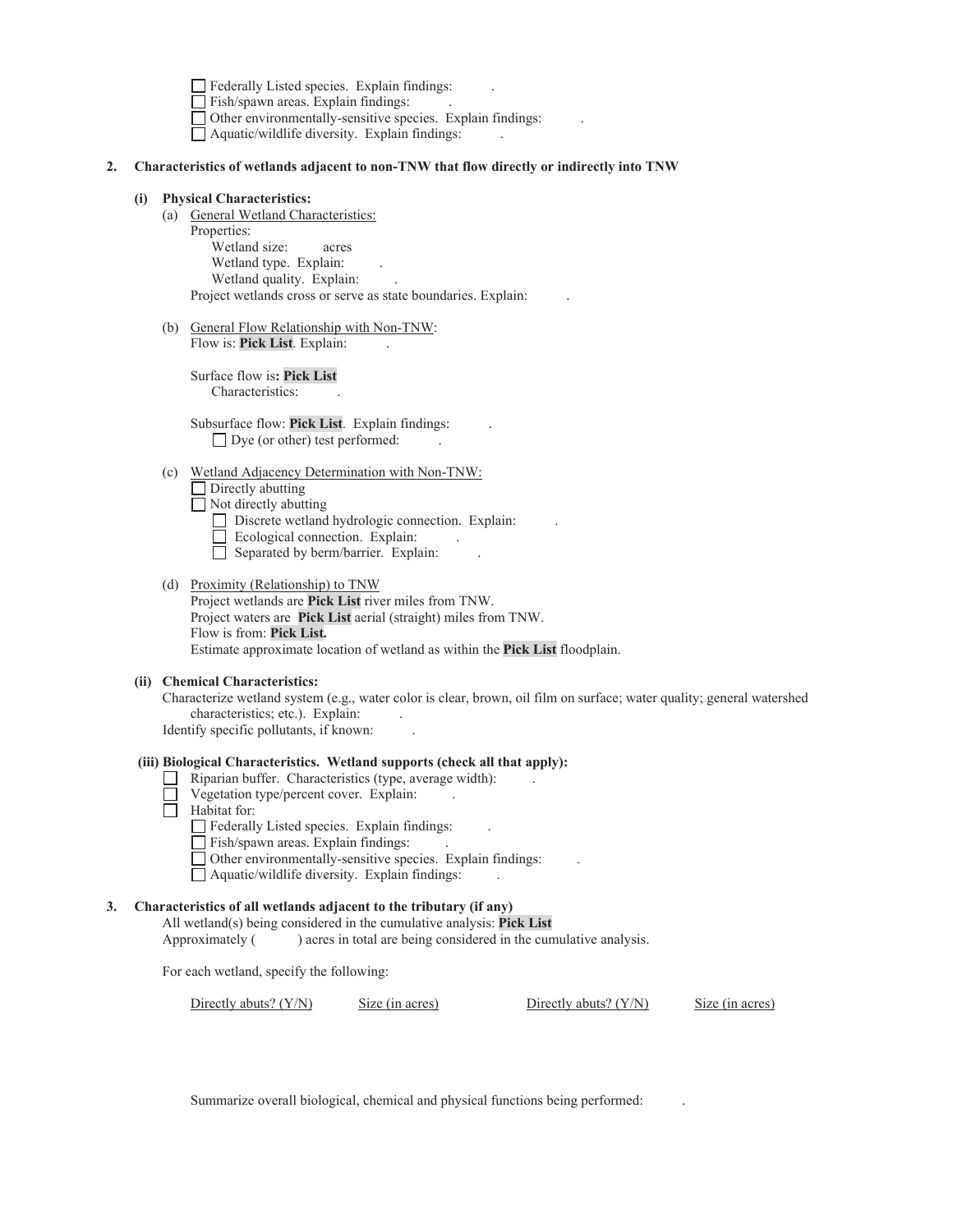### **C. SIGNIFICANT NEXUS DETERMINATION**

wetlands, has more than a speculative or insubstantial effect on the chemical, physical and/or biological integrity of a TNW. **A significant nexus analysis will assess the flow characteristics and functions of the tributary itself and the functions performed by any wetlands adjacent to the tributary to determine if they significantly affect the chemical, physical, and biological integrity of a TNW. For each of the following situations, a significant nexus exists if the tributary, in combination with all of its adjacent**  Considerations when evaluating significant nexus include, but are not limited to the volume, duration, and frequency of the flow **of water in the tributary and its proximity to a TNW, and the functions performed by the tributary and all its adjacent wetlands. It is not appropriate to determine significant nexus based solely on any specific threshold of distance (e.g. between a tributary and its adjacent wetland or between a tributary and the TNW). Similarly, the fact an adjacent wetland lies within or outside of a floodplain is not solely determinative of significant nexus.** 

#### **Draw connections between the features documented and the effects on the TNW, as identified in the** *Rapanos* **Guidance and discussed in the Instructional Guidebook. Factors to consider include, for example:**

- Does the tributary, in combination with its adjacent wetlands (if any), have the capacity to carry pollutants or flood waters to TNWs, or to reduce the amount of pollutants or flood waters reaching a TNW?
- Does the tributary, in combination with its adjacent wetlands (if any), provide habitat and lifecycle support functions for fish and other species, such as feeding, nesting, spawning, or rearing young for species that are present in the TNW?
- Does the tributary, in combination with its adjacent wetlands (if any), have the capacity to transfer nutrients and organic carbon that support downstream foodwebs?
- Does the tributary, in combination with its adjacent wetlands (if any), have other relationships to the physical, chemical, or biological integrity of the TNW?

#### **Note: the above list of considerations is not inclusive and other functions observed or known to occur should be documented below:**

- findings of presence or absence of significant nexus below, based on the tributary itself, then go to Section III.D: . **1. Significant nexus findings for non-RPW that has no adjacent wetlands and flows directly or indirectly into TNWs.** Explain
- **2. Significant nexus findings for non-RPW and its adjacent wetlands, where the non-RPW flows directly or indirectly into TNWs.** Explain findings of presence or absence of significant nexus below, based on the tributary in combination with all of its adjacent wetlands, then go to Section III.D: .
- Section III.D: **3. Significant nexus findings for wetlands adjacent to an RPW but that do not directly abut the RPW.** Explain findings of presence or absence of significant nexus below, based on the tributary in combination with all of its adjacent wetlands, then go to

### **D. DETERMINATIONS OF JURISDICTIONAL FINDINGS. THE SUBJECT WATERS/WETLANDS ARE (CHECK ALL THAT APPLY):**

 **1. TNWs and Adjacent Wetlands.** Check all that apply and provide size estimates in review area:  $\Box$  TNWs: linear feet width (ft), Or,  $\Box$  acres. □ Wetlands adjacent to TNWs: acres.

### **2. RPWs that flow directly or indirectly into TNWs.**

 Tributaries of TNWs where tributaries typically flow year-round are jurisdictional. Provide data and rationale indicating that tributary is perennial: Jurisdictional Tributary S1 is a named tributary (Beaverdam Creek). It starts on the site as seasonal, but turns perennial towards the property line and is perennial for the majority of its reach. It is shown on as a blue line on the topo map and on the NWI map. Stream characteristics observed and available data led this office to conclude the tributary has a perennial flow regime.

 $\Box$  Tributaries of TNW where tributaries have continuous flow "seasonally" (e.g., typically three months each year) are jurisdictional. Data supporting this conclusion is provided at Section III.B. Provide rationale indicating that tributary flows seasonally:

Provide estimates for jurisdictional waters in the review area (check all that apply):

 $\boxtimes$  Tributary waters: **Jurisdictional Tributary S1=297** linear feet width (ft).

Other non-wetland waters: acres.

- Identify type $(s)$  of waters:
- **3. Non-RPWs8 that flow directly or indirectly into TNWs.**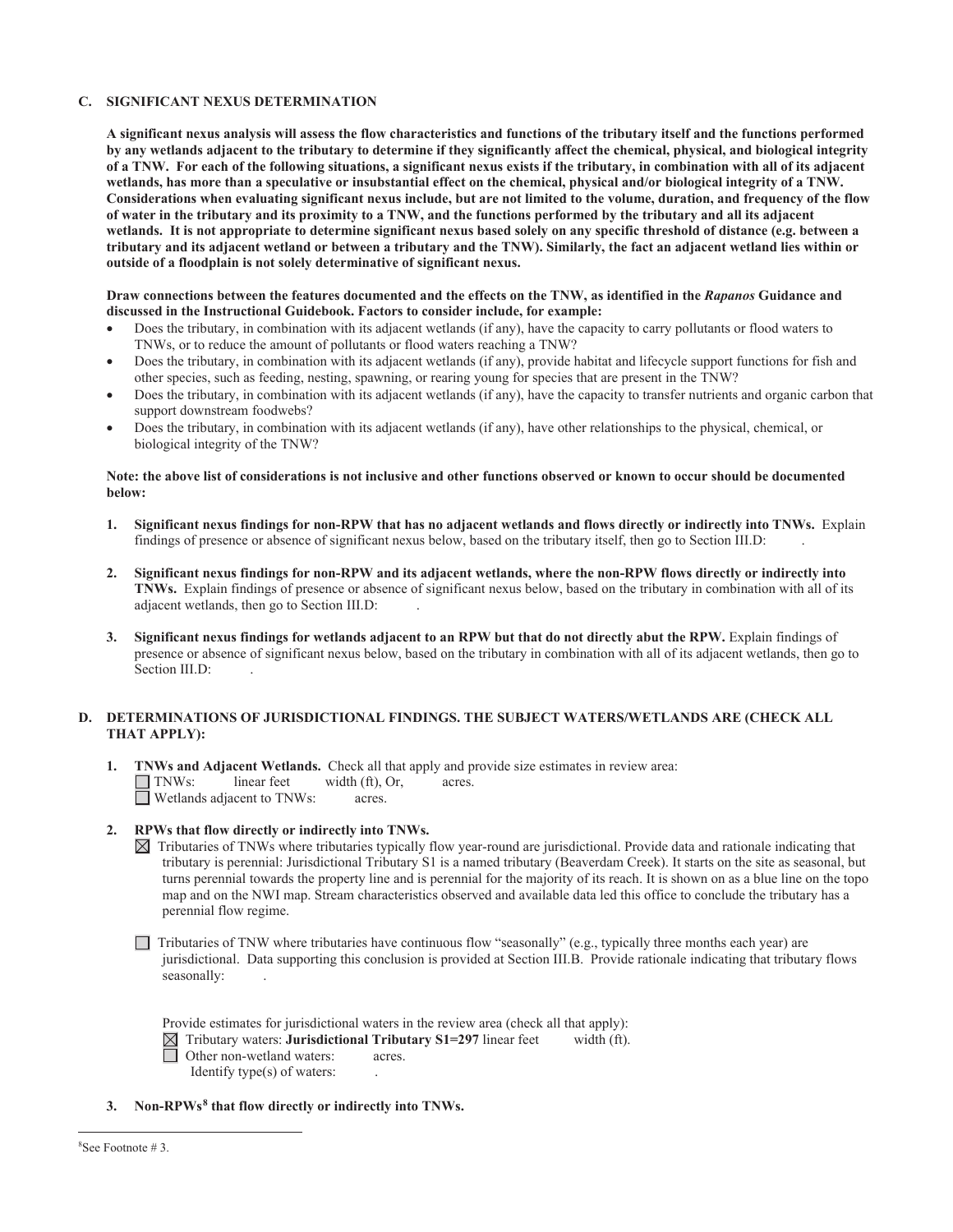Waterbody that is not a TNW or an RPW, but flows directly or indirectly into a TNW, and it has a significant nexus with a TNW is jurisdictional. Data supporting this conclusion is provided at Section III.C.

Provide estimates for jurisdictional waters within the review area (check all that apply):

acres.

Tributary waters: linear feet width (ft).<br>
Other non-wetland waters: acres.

| Other non-wetland waters:   |  |
|-----------------------------|--|
| Identify type(s) of waters: |  |

 $\boxtimes$ 

 **4. Wetlands directly abutting an RPW that flow directly or indirectly into TNWs.** 

Wetlands directly abut RPW and thus are jurisdictional as adjacent wetlands.

- $\boxtimes$  Wetlands directly abutting an RPW where tributaries typically flow year-round. Provide data and rationale indicating that tributary is perennial in Section III.D.2, above. Provide rationale indicating that wetland is directly abutting an RPW: **Wetland is directly abutting S1. This was observed in the field.**
- Wetlands directly abutting an RPW where tributaries typically flow "seasonally." Provide data indicating that tributary is seasonal in Section III.B and rationale in Section III.D.2, above. Provide rationale indicating that wetland is directly abutting an RPW: .

Provide acreage estimates for jurisdictional wetlands in the review area: **Jurisdictional Wetland W1=3.47** acres.

conclusion is provided at Section III.C. **5. Wetlands adjacent to but not directly abutting an RPW that flow directly or indirectly into TNWs.**   $\Box$  Wetlands that do not directly abut an RPW, but when considered in combination with the tributary to which they are adjacent and with similarly situated adjacent wetlands, have a significant nexus with a TNW are jurisidictional. Data supporting this

Provide acreage estimates for jurisdictional wetlands in the review area: acres.

- **6. Wetlands adjacent to non-RPWs that flow directly or indirectly into TNWs.** 
	- Wetlands adjacent to such waters, and have when considered in combination with the tributary to which they are adjacent and with similarly situated adjacent wetlands, have a significant nexus with a TNW are jurisdictional. Data supporting this conclusion is provided at Section III.C.

Provide estimates for jurisdictional wetlands in the review area: acres.

- **7. Impoundments of jurisdictional waters.9** 
	- As a general rule, the impoundment of a jurisdictional tributary remains jurisdictional.
		- Demonstrate that impoundment was created from "waters of the U.S.," or
		- Demonstrate that water meets the criteria for one of the categories presented above (1-6), or
	- $\Box$ Demonstrate that water is isolated with a nexus to commerce (see E below).

### **E. ISOLATED [INTERSTATE OR INTRA-STATE] WATERS, INCLUDING ISOLATED WETLANDS, THE USE, DEGRADATION OR DESTRUCTION OF WHICH COULD AFFECT INTERSTATE COMMERCE, INCLUDING ANY SUCH WATERS (CHECK ALL THAT APPLY):10**

which are or could be used by interstate or foreign travelers for recreational or other purposes.

from which fish or shellfish are or could be taken and sold in interstate or foreign commerce.

which are or could be used for industrial purposes by industries in interstate commerce.

- Interstate isolated waters. Explain: .
- Other factors. Explain: .

#### **Identify water body and summarize rationale supporting determination:** .

Provide estimates for jurisdictional waters in the review area (check all that apply):

Tributary waters: linear feet width (ft).

Other non-wetland waters: acres.

Identify type(s) of waters: **.** 

<sup>&</sup>lt;sup>9</sup> To complete the analysis refer to the key in Section III.D.6 of the Instructional Guidebook.

 **review consistent with the process described in the Corps/EPA** *Memorandum Regarding CWA Act Jurisdiction Following Rapanos.* **10 Prior to asserting or declining CWA jurisdiction based solely on this category, Corps Districts will elevate the action to Corps and EPA HQ for**